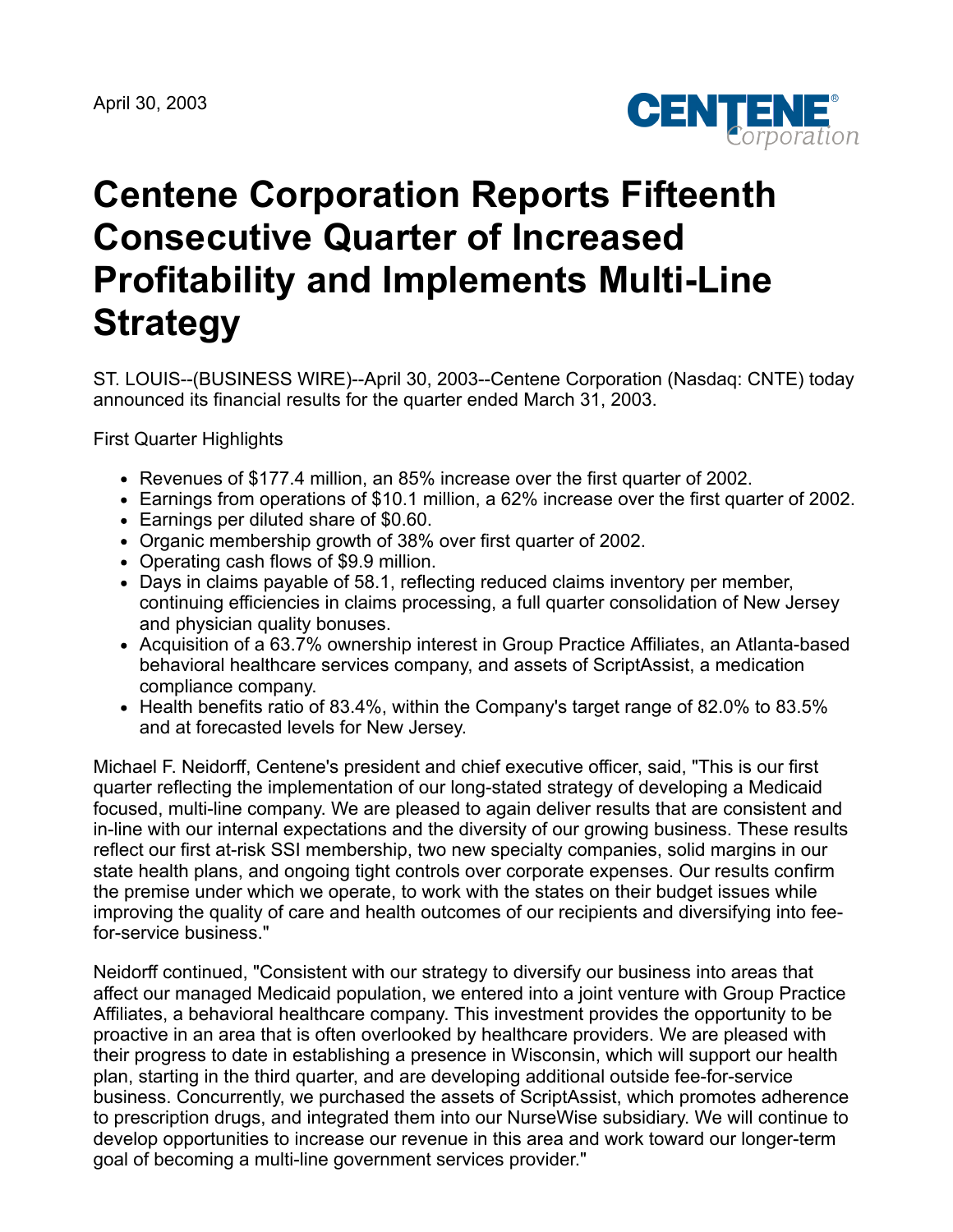"While the fiscal landscape remains challenging for many states, it is clearer than ever that the states are working with us as we help them find constructive solutions to their budget issues. We remain confident that there are significant opportunities to continue to grow our revenue base, expand membership, and complete strategic acquisitions," concluded Neidorff.

Membership totaled 419,300 at March 31, 2003, a 68.2% increase from 249,300 at March 31, 2002. The Company experienced solid growth in its Wisconsin and Texas markets during the quarter, while membership in its Indiana and New Jersey markets was stable. The state of Indiana altered its enrollment process to begin requiring in-person eligibility verification for Medicaid recipients who also receive food stamp benefits. This change temporarily reduced the Company's membership in this category. Centene adopted new procedures to preempt this issue in the future; however, the unusually inclement weather in Indiana during the first quarter further stalled the implementation measures. New Jersey membership will continue to be consistent, as planned, through the second quarter as the Company builds a solid base in this market. This initial experience is consistent with the Company's past acquisitions in Wisconsin and Texas.

The following table depicts membership in Centene's managed care organizations by state at March 31, 2003 and 2002:

|            | 2003    | 2002    |
|------------|---------|---------|
|            |         |         |
| Wisconsin  | 139,100 | 114,600 |
| Texas      | 122,700 | 57,100  |
| Indiana    | 104,800 | 77,600  |
| New Jersey | 52,700  |         |
|            |         |         |
| TOTAL      | 419,300 | 249,300 |
|            |         |         |

The following table depicts membership in Centene's managed care organizations by member category at March 31, 2003 and 2002:

|                          | 2003                          | 2002                          |
|--------------------------|-------------------------------|-------------------------------|
| Medicaid<br>SCHIP<br>SSI | 344,700<br>66,600<br>8,000(a) | 224,900<br>21,900<br>2,500(b) |
| TOTAL                    | 419,300                       | 249,300                       |

### (a) 4,200 at-risk; 3,800 ASO

(b) All ASO

The Company is also expanding its disclosure as it relates to claims information to include both period-end claims inventory as well as average claims inventory. While the period-end inventory count has declined over sequential quarters reflecting faster claims payment, the average inventory levels increased with the integration of both University Health Plans and the Texas Universities Health Plan SCHIP contracts, which added approximately 76,000 members. By example, the University Health Plans transaction closed December 1, 2002 and as such, a complete cycle of physician billings was not reflected due to a lag in provider claims submission.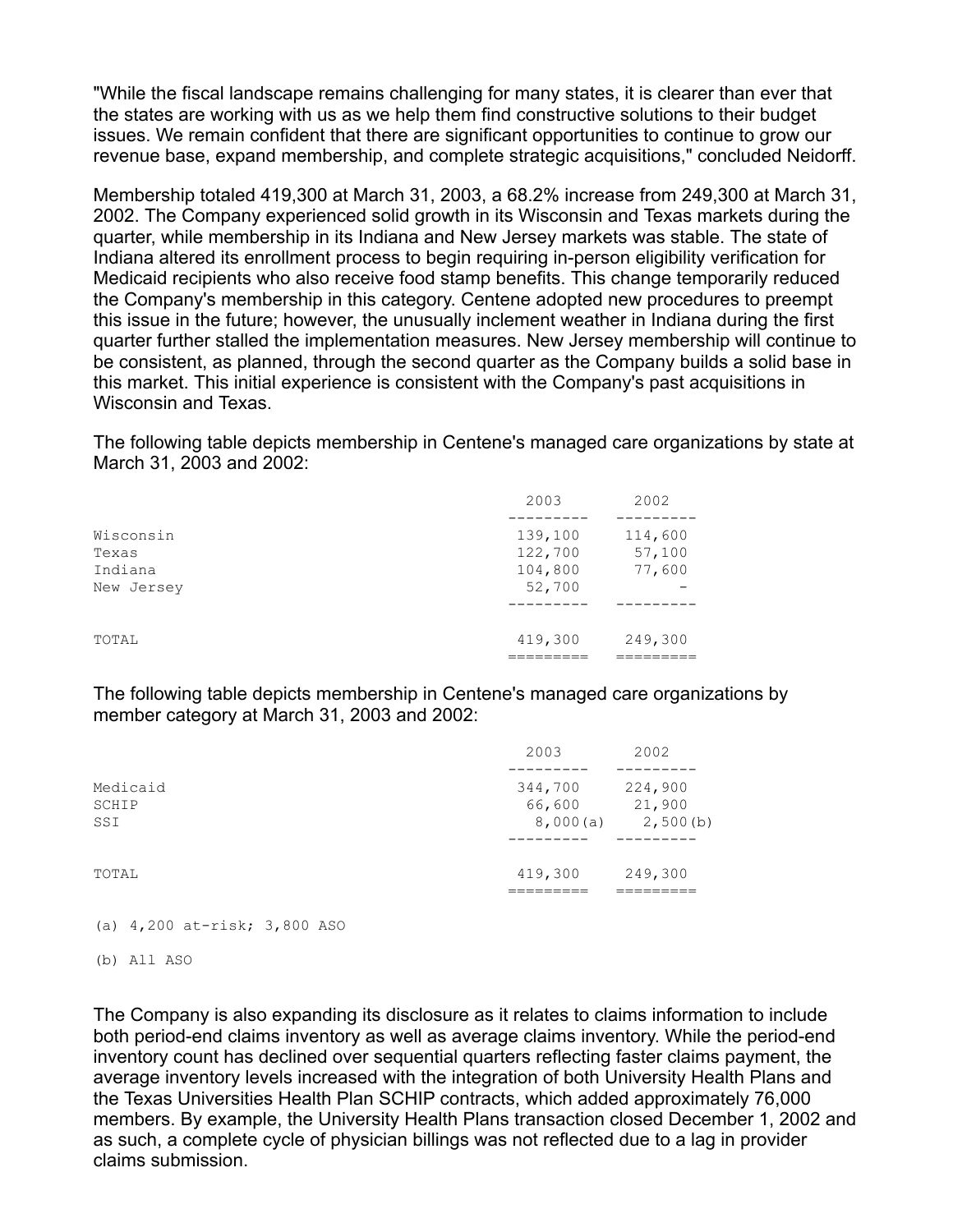Statement of Earnings Highlights

- For the first quarter of 2003, revenues increased 85.3% to \$177.4 million from \$95.8 million in the first quarter of 2002. Net of acquisitions, revenue growth was \$45.6 million, or 47.7%, over the same prior year period.
- The health benefits ratio, which reflects medical services costs as a percent of premium revenues, was 83.4%, with the Medicaid component at 82.4% and compared to 82.5% for the same period in 2002. Both ratios were within the Company's targeted range of 82.0% to 83.5%. The Company experienced an increase in this ratio due to the addition of SSI risk members from its acquisition of 80% of University Health Plans in December 2002. The health benefits ratio for SSI is influenced by a small membership base and is therefore more volatile. As the SSI population reaches critical mass, the ratio for this SSI population is expected to normalize in a range of 83.0% to 86.0% percent.
- General and administrative expenses as a percent of revenues on the Company's Medicaid business consistently decreased to 10.5% from 10.7% in the first quarter of 2002. Including the effects of the Company's specialty business, which has a higher level of general and administrative expenses, the consolidated general and administrative expense ratio remained constant at 10.9% quarter over quarter.
- Earnings from operations increased 62.0% to \$10.1 million from \$6.3 million in 2002. Net earnings improved to \$7.2 million, or \$0.60 per diluted share, compared to \$4.3 million, or \$0.38 per diluted share, for the first quarter of 2002.

# Balance Sheet Highlights

At March 31, 2003, the Company had cash and investments of \$172.4 million, a portion of which is restricted due to state regulatory requirements. Medical claims liabilities totaled \$94.8 million, representing 58.1 days in claims payable. A full reconciliation of the Company's change in days in claims payable from the immediately preceding quarter is highlighted below:

| Full Ouarter of New Jersey Medical Expense<br>Physician Quality Bonus<br>Pharmacy Accrual Changes<br>Faster Payment Turn-Around | (7.3)<br>(3.3)<br>0.4<br>(3.1) |
|---------------------------------------------------------------------------------------------------------------------------------|--------------------------------|
| Lower Ending Inventory                                                                                                          | (0.4)                          |
| Total                                                                                                                           | $(13.7)$ days                  |

## **Outlook**

Karey L. Witty, Centene's chief financial officer, commented, "We anticipate 2003 revenue in the range of \$720 million to \$730 million and net earnings of \$2.59 to \$2.64 per share. This does not include the potential impact of any additional acquisitions we may undertake during 2003."

## Conference Call

As previously announced, the Company will host a conference call tomorrow, May 1, 2003, at 8:30 a.m. (Eastern Time) to review the financial results for the first quarter ended March 31, 2003, and to discuss its business outlook. Michael F. Neidorff and Karey L. Witty will host the conference call. Investors are invited to participate in the conference call by dialing (800) 273- 1254 in the United States and Canada, and (706) 679-8592 for international participants, or via a live Internet broadcast at the Company's website, www.centene.com. A replay of the call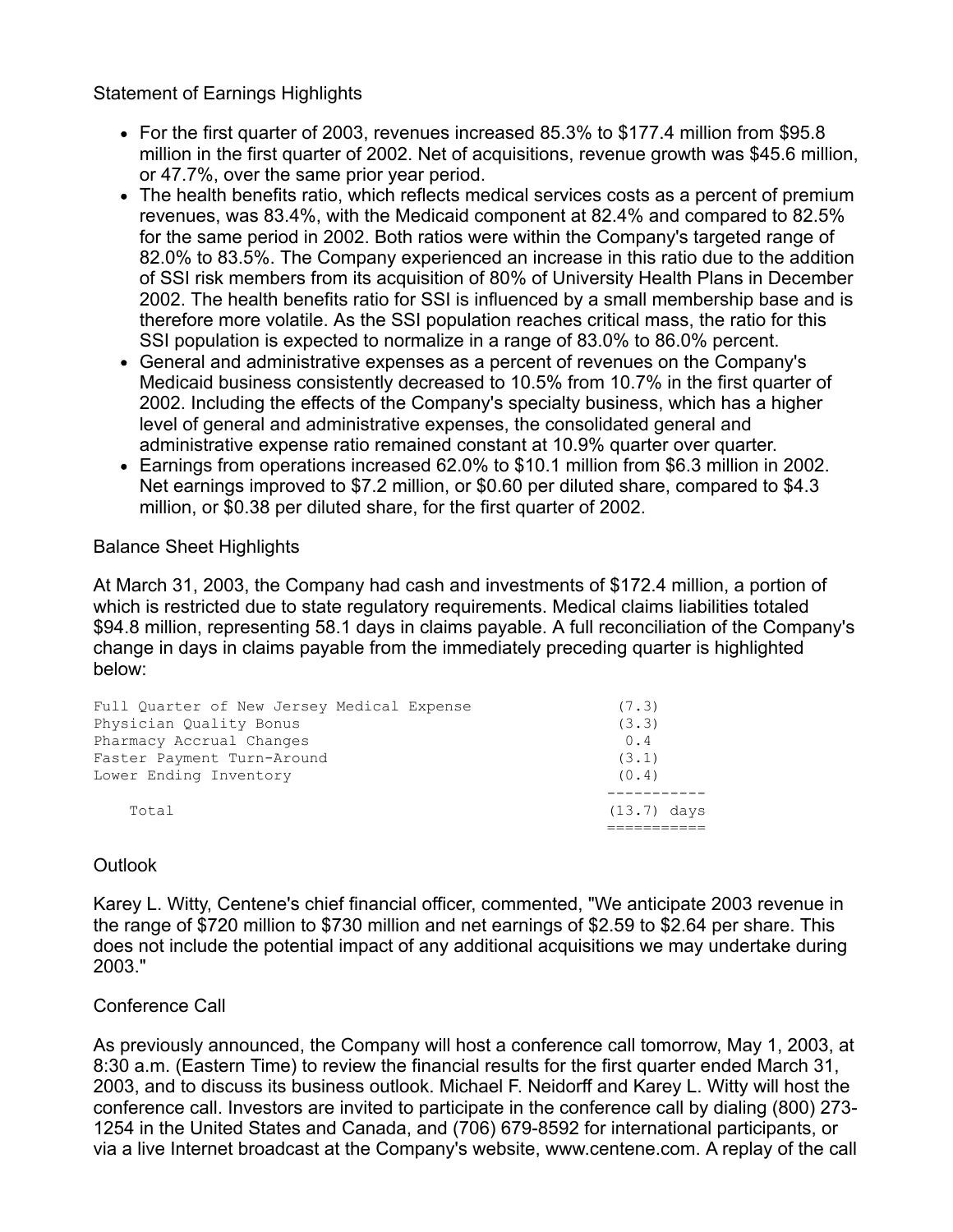will be available from May 1, 2003, shortly after completion of the call and ending on May 14, 2003, at 11:59 p.m. Investors may dial (800) 642-1687 in the United States and (706) 645- 9291 from abroad and enter access number 9309238. Additionally, the webcast will be archived for the same period at www.centene.com.

#### About Centene Corporation

Centene Corporation provides managed care programs and related services to individuals receiving benefits under Medicaid, including Supplemental Security Income (SSI), and the State Children's Health Insurance Program (SCHIP). The Company operates health plans in Wisconsin, Texas, Indiana and New Jersey. In addition, the Company contracts with other healthcare organizations to provide specialty services including behavioral health, nurse triage and pharmacy compliance.

The information provided in the second, third and fourth paragraphs following the bullet listing under "First Quarter Highlights," the second bullet under "Statement of Earnings Highlights" and the paragraph under "Outlook" above contain forward-looking statements that relate to future events and future financial performance of Centene. These forward-looking statements represent the Company's estimates as of April 30, 2003. Subsequent events and developments may cause the Company's estimates to change. The Company disclaims any obligation to update this forward-looking financial information in the future. Readers are cautioned that matters subject to forward-looking statements involve known and unknown risks and uncertainties, including economic, regulatory, competitive and other factors that may cause Centene's or its industry's actual results, levels of activity, performance or achievements to be materially different from any future results, levels of activity, performance or achievements expressed or implied by these forward-looking statements. Actual results may differ from projections or estimates due to a variety of important factors, including Centene's ability to accurately predict and effectively manage health benefits and other operating expenses, competition, changes in healthcare practices, changes in federal or state laws or regulations, inflation, provider contract changes, new technologies, reduction in provider payments by governmental payors, major epidemics, disasters and numerous other factors affecting the delivery and cost of healthcare. The expiration, cancellation or suspension of Centene's Medicaid managed care contracts by state governments would also negatively affect Centene.

CENTENE CORPORATION AND SUBSIDIARIES

 CONSOLIDATED BALANCE SHEETS (In thousands, except share data)

|                                             | 2003              | MARCH 31, DECEMBER 31,<br>2002 |
|---------------------------------------------|-------------------|--------------------------------|
|                                             | (Unaudited)       |                                |
| ASSETS                                      |                   |                                |
| CURRENT ASSETS:                             |                   |                                |
| Cash and cash equivalents                   | \$59,970 \$59,656 |                                |
| Premium and related receivables, net of     |                   |                                |
| allowances of \$215 and \$219, respectively | 19,925            | 16,773                         |
| Short-term investments, at fair value       |                   |                                |
| (amortized cost $$8,724$ and $$9,687$ ,     |                   |                                |
| respectively)                               | 8,719             | 9,571                          |
| Deferred income taxes                       | 1,853             | 2,846                          |
| Other current assets                        | 5,335             | 4,243                          |
| Total current assets                        | 95,802            | 93,089                         |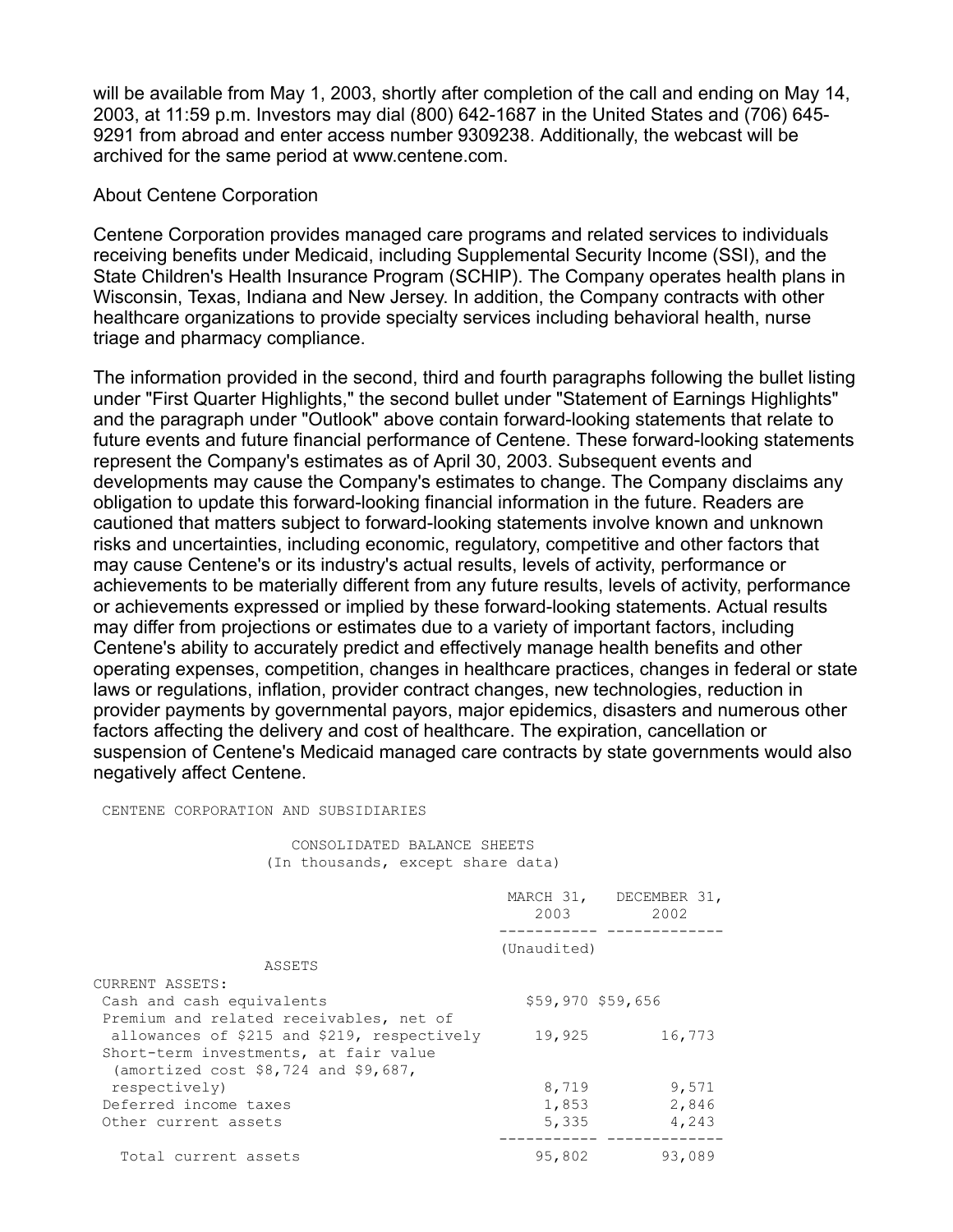| LONG-TERM INVESTMENTS, at fair value<br>(amortized cost \$85,580 and \$78,025, |              |                                                   |
|--------------------------------------------------------------------------------|--------------|---------------------------------------------------|
| respectively)                                                                  | 87,187       | 79,666                                            |
| RESTRICTED DEPOSITS, at fair value                                             |              |                                                   |
| (amortized cost \$16,322 and \$15,561,                                         |              |                                                   |
| respectively)                                                                  | 16,533       | 15,762                                            |
| PROPERTY AND EQUIPMENT, net                                                    | 6,998        | 6,295                                             |
| INTANGIBLE ASSETS, net                                                         |              | 13,308 10,695                                     |
| DEFERRED INCOME TAXES                                                          | 630          | 472                                               |
| OTHER ASSETS                                                                   |              | 4,289 4,348                                       |
| Total assets                                                                   |              | \$224,747 \$210,327                               |
| LIABILITIES AND STOCKHOLDERS' EQUITY                                           |              |                                                   |
| CURRENT LIABILITIES:                                                           |              |                                                   |
| Medical claims liabilities                                                     |              | \$94,767 \$91,181                                 |
| Accounts payable and accrued expenses                                          |              | 13,041 10,748                                     |
| Other current liabilities                                                      | 370          |                                                   |
| Total current liabilities                                                      |              | 108,178 101,929                                   |
| OTHER LIABILITIES                                                              |              | 6, 319 5, 334                                     |
| Total liabilities                                                              |              | 114,497 107,263                                   |
| MINORITY INTEREST                                                              | 589          | 881                                               |
| STOCKHOLDERS' EQUITY:                                                          |              |                                                   |
| Common stock, \$.001 par value; authorized                                     |              |                                                   |
| 40,000,000 shares; 10,943,142 and                                              |              |                                                   |
| 10,829,099 shares issued and outstanding,                                      |              |                                                   |
| respectively                                                                   | 11<br>72,640 | 11<br>72,377                                      |
| Additional paid-in capital                                                     |              |                                                   |
| Accumulated other comprehensive income:                                        |              |                                                   |
| Net unrealized gain on investments, net of                                     |              |                                                   |
| tax                                                                            |              | 1,141 1,087                                       |
| Retained earnings                                                              |              | 35,869 28,708                                     |
| Total stockholders' equity                                                     |              | 109,661 102,183                                   |
| Total liabilities and stockholders'                                            |              |                                                   |
| equity                                                                         |              | \$224,747 \$210,327<br>========================== |
|                                                                                |              |                                                   |

#### CENTENE CORPORATION AND SUBSIDIARIES

 CONSOLIDATED STATEMENTS OF EARNINGS (In thousands, except share data)

|                      | THREE MONTHS ENDED<br>MARCH 31, |        |  |
|----------------------|---------------------------------|--------|--|
|                      | 2003                            | 2002   |  |
|                      | (Unaudited)                     |        |  |
| REVENUES:            |                                 |        |  |
| Premiums             | \$176,212 \$95,650              |        |  |
| Services             | 1,222                           | 103    |  |
| Total revenues       | 177,434                         | 95,753 |  |
| EXPENSES:            |                                 |        |  |
| Medical costs        | 146,907                         | 78,944 |  |
| Cost of services (a) | 975                             | 82     |  |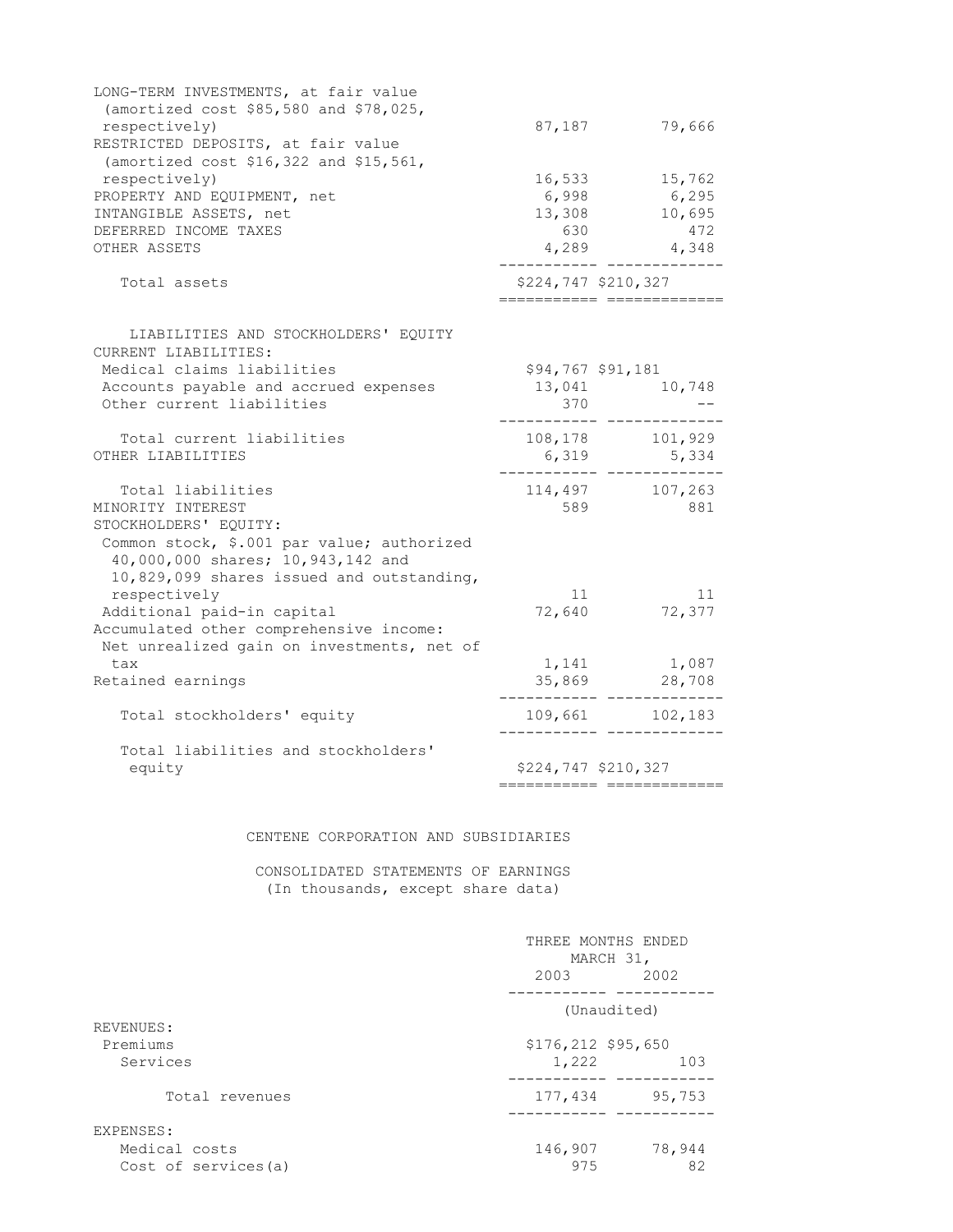| General and administrative expenses                                                                                                       | 19,405                | 10,465                                                               |  |
|-------------------------------------------------------------------------------------------------------------------------------------------|-----------------------|----------------------------------------------------------------------|--|
| Total operating expenses                                                                                                                  |                       | 167,287 89,491                                                       |  |
| Earnings from operations<br>OTHER INCOME (EXPENSE):                                                                                       |                       | .________ ____________<br>10,147 6,262                               |  |
| Investment and other income, net<br>Interest expense                                                                                      |                       | 974 915<br>(27)<br>$- -$                                             |  |
| Earnings before income taxes<br>INCOME TAX EXPENSE<br>MINORITY INTEREST                                                                   | $11,094$ 7,177<br>300 | --------- ------------<br>4,233 2,877<br>____________ ___________    |  |
| Net earnings                                                                                                                              |                       | $$7,161$ \$4,300<br>=======================                          |  |
| EARNINGS PER COMMON SHARE, BASIC:<br>Net earnings per common share                                                                        | \$0.66\$50.43         |                                                                      |  |
| EARNINGS PER COMMON SHARE, DILUTED:<br>Net earnings per common share                                                                      | \$0.60\$50.38         |                                                                      |  |
| SHARES USED IN COMPUTING PER SHARE AMOUNTS:<br>Basic<br>Diluted                                                                           |                       | 10,898,849 10,091,348<br>11,838,177 11,317,634                       |  |
| (a) Cost of services includes salaries and wages of physicians,<br>clinicians, therapists and teachers who provide specialty<br>services. |                       |                                                                      |  |
| CENTENE CORPORATION AND SUBSIDIARIES                                                                                                      |                       |                                                                      |  |
| CONSOLIDATED STATEMENTS OF CASH FLOWS<br>(In thousands)                                                                                   |                       |                                                                      |  |
|                                                                                                                                           |                       | THREE MONTHS ENDED<br>MARCH 31,<br>2003 2002<br>__________ _________ |  |
|                                                                                                                                           |                       | (Unaudited)                                                          |  |
| CASH FLOWS FROM OPERATING ACTIVITIES:<br>Net earnings                                                                                     | $57.161$ $54.300$     |                                                                      |  |

| CASH FLOWS FROM OPERATING ACTIVITIES:             |                   |                |
|---------------------------------------------------|-------------------|----------------|
| Net earnings                                      | $$7,161$ $$4,300$ |                |
| Adjustments to reconcile net earnings to net cash |                   |                |
| provided by operating activities --               |                   |                |
| Depreciation and amortization                     | 1,379             | 476            |
| Stock compensation expense                        | 5                 | $\overline{4}$ |
| Minority interest                                 | (300)             |                |
| Gain on sale of investments                       | (293)             | (205)          |
| Changes in assets and liabilities --              |                   |                |
| Increase in premium and related receivables       | (1, 982)          | (2, 640)       |
| Increase in other current assets                  | (626)             | (2, 413)       |
| Decrease in deferred income taxes                 | 803               | 288            |
| Decrease in other assets                          | 58                | --             |
| Increase in medical claims liabilities            | 3,586             | 5,363          |
| Decrease in accounts payable and accrued          |                   |                |
| expenses                                          | (187)             | (2, 869)       |
| Increase in unearned revenues                     | 19                |                |
| Increase in other liabilities                     | 236               |                |
| Net cash provided by operating activities         | 9,859             | 2,304          |

--------- ---------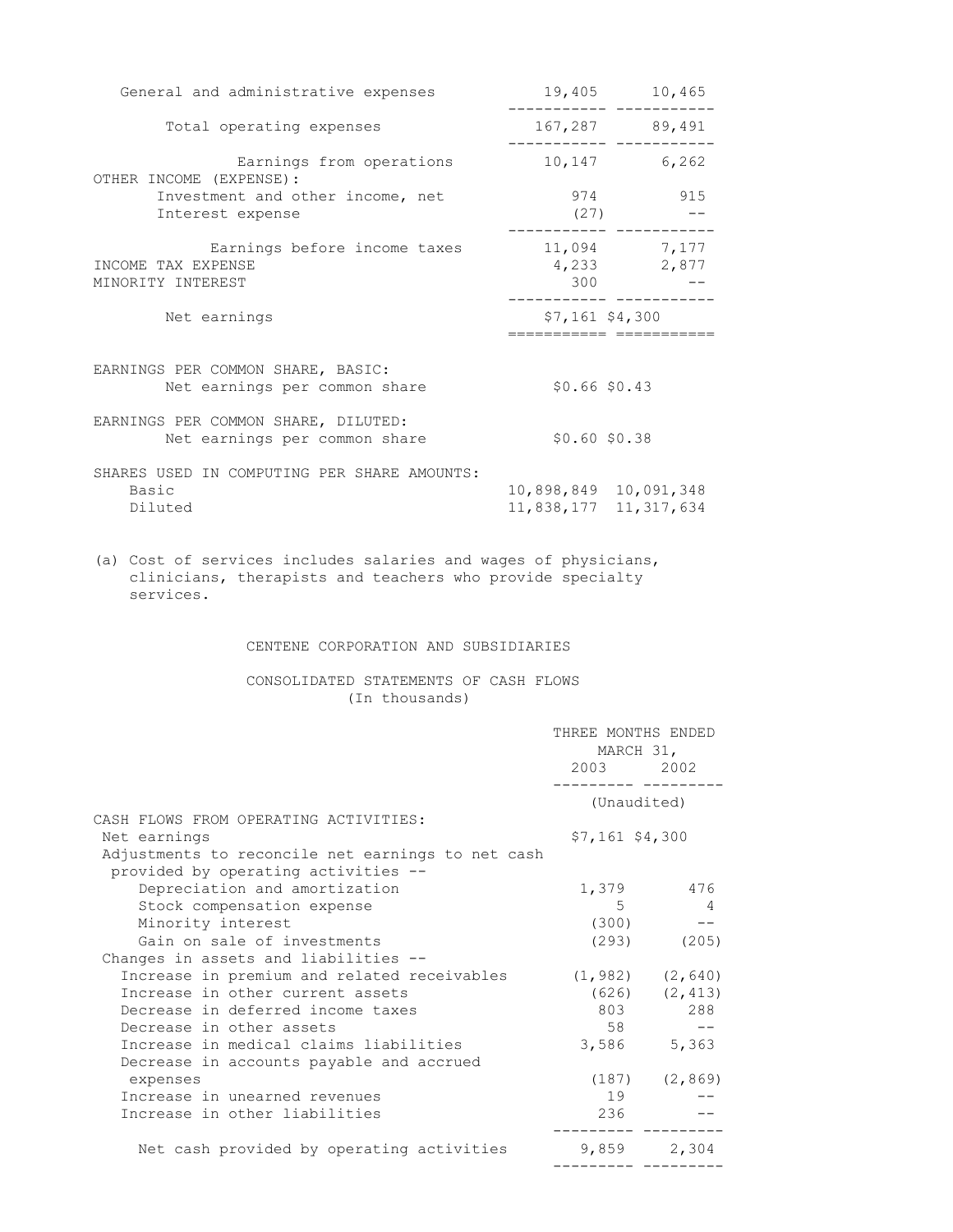| CASH FLOWS FROM INVESTING ACTIVITIES:<br>Purchase of property and equipment<br>Purchase of investments<br>Sales and maturities of investments<br>Contract acquisitions<br>Investment in subsidiary |                                                                                                                                  |                                                                                                                  |                   | $(684)$ $(1,338)$<br>$(42, 055)$ $(6, 673)$<br>35, 218 11, 751<br>$(561)$ --<br>$(1, 722)$ $(3, 188)$ |                                     |
|----------------------------------------------------------------------------------------------------------------------------------------------------------------------------------------------------|----------------------------------------------------------------------------------------------------------------------------------|------------------------------------------------------------------------------------------------------------------|-------------------|-------------------------------------------------------------------------------------------------------|-------------------------------------|
| Net cash (used in) provided by investing<br>activities                                                                                                                                             |                                                                                                                                  |                                                                                                                  |                   | $(9, 804)$ 552<br>__________ _________                                                                |                                     |
| CASH FLOWS FROM FINANCING ACTIVITIES:<br>Proceeds from exercise of stock options                                                                                                                   |                                                                                                                                  |                                                                                                                  |                   | 259 15                                                                                                |                                     |
| Net cash provided by financing activities                                                                                                                                                          |                                                                                                                                  |                                                                                                                  |                   | 259 15<br>__________ ________                                                                         |                                     |
| Net increase in cash and cash equivalents 314 2,871                                                                                                                                                |                                                                                                                                  |                                                                                                                  |                   | __________ _________                                                                                  |                                     |
| CASH AND CASH EQUIVALENTS, beginning of period 59,656 88,867                                                                                                                                       |                                                                                                                                  |                                                                                                                  |                   |                                                                                                       |                                     |
| CASH AND CASH EQUIVALENTS, end of period                                                                                                                                                           |                                                                                                                                  |                                                                                                                  | \$59,970 \$91,738 | ========== =========                                                                                  |                                     |
| SUPPLEMENTAL DISCLOSURES OF CASH FLOW INFORMATION:<br>Interest paid<br>Income taxes paid                                                                                                           | SUPPLEMENTAL FINANCIAL DATA                                                                                                      |                                                                                                                  |                   | $$18$ $$--$                                                                                           | \$1,230 \$4,330 CENTENE CORPORATION |
|                                                                                                                                                                                                    |                                                                                                                                  | $\begin{array}{cccc} \tt Q1 & \tt Q4 & \tt Q3 & \tt Q2 \\ \tt 2003 & \tt 2002 & \tt 2002 & \tt 2002 \end{array}$ |                   |                                                                                                       |                                     |
| MEMBERSHIP<br>Wisconsin<br>Texas<br>Indiana<br>New Jersey                                                                                                                                          | 139,100 133,000 126,800 123,900<br>122,700(a) 118,000(a) 67,800 61,900<br>104,800 105,700 101,500 92,800<br>$52,700$ $52,900$ -- |                                                                                                                  |                   |                                                                                                       |                                     |
| Total                                                                                                                                                                                              | 419,300 409,600 296,100 278,600                                                                                                  |                                                                                                                  |                   |                                                                                                       |                                     |
| (a) Includes 12,000 members managed on an interim basis.                                                                                                                                           |                                                                                                                                  |                                                                                                                  |                   |                                                                                                       |                                     |
| Medicaid<br>SCHIP<br>SSI                                                                                                                                                                           | 8,000                                                                                                                            | 344,700 336,100 264,100 252,100<br>$66,600$ $65,900$ $29,400$ $23,900$<br>7,600 2,600                            |                   | 2,600                                                                                                 |                                     |
| Total                                                                                                                                                                                              |                                                                                                                                  | 419,300 409,600 296,100                                                                                          |                   | 278,600                                                                                               |                                     |
| REVENUE PER MEMBER<br>CLAIMS                                                                                                                                                                       |                                                                                                                                  | \$142.06 \$134.08 \$133.20 \$132.33                                                                              |                   |                                                                                                       |                                     |

| 144,465 | 150,717 | 140,432 | 169,969 |
|---------|---------|---------|---------|
| 131,382 | 73,800  | 51,700  | 79,000  |
|         |         |         |         |
| 0.34    | 0.37    | 0.47    | 0.61    |
|         |         |         |         |
| 58.1    | 71.8    | 62.7    | 65.6    |
|         |         |         |         |

(b) Days in Claims Payable is a calculation of Medical Claims Liabilities at the end of the period divided by average medical costs per calendar day for such period.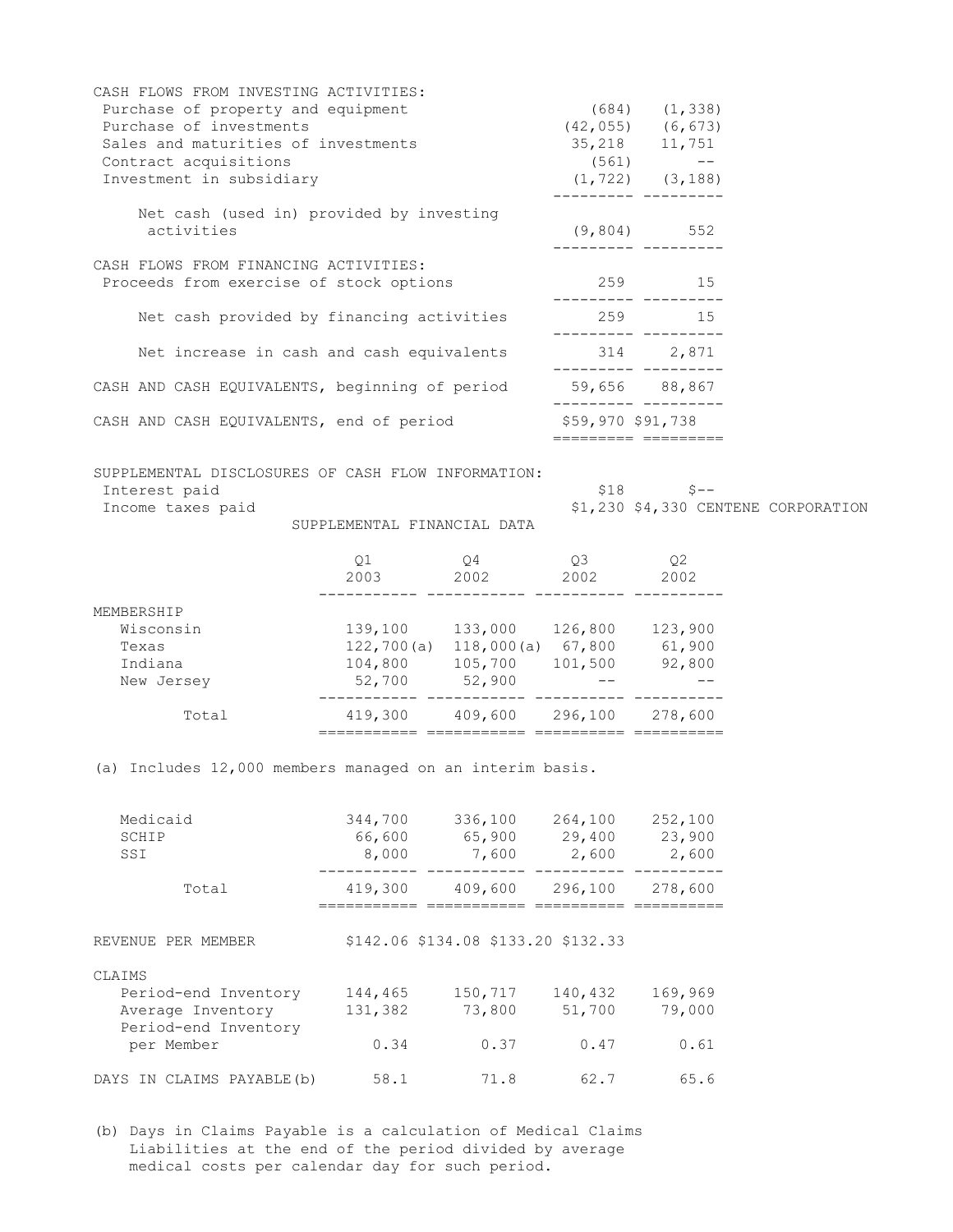(c) Annualized Return on Equity is calculated as follows: (net income for quarter x 4) divided by ((beginning of period equity + end of period equity) divided by 2).

#### HEALTH BENEFITS RATIO BY CATEGORY:

|                          | THREE MONTHS ENDED |       |
|--------------------------|--------------------|-------|
|                          | MARCH 31,          |       |
|                          | 2003               | 2002  |
|                          |                    |       |
| Medicaid (excluding SSI) | 82.4%              | 82.5% |
| SSI                      | 104.2%             |       |
| Total                    | 83.4%              | 82.5% |

GENERAL AND ADMINISTRATIVE EXPENSE RATIO BY BUSINESS SEGMENT:

|                       | THREE MONTHS ENDED |       |
|-----------------------|--------------------|-------|
|                       | MARCH 31,          |       |
|                       | 2003               | 2002  |
|                       |                    |       |
| Medicaid Managed Care | 10.5%              | 10.7% |
| Specialty Services    | 18.6%              | 20.1% |
| Total                 | 10.9%              | 10.9% |

#### MEDICAL CLAIMS LIABILITIES (in thousands)

Four rolling quarters of the changes in medical claims liabilities are summarized as follows:

| Balance, March 31, 2002 \$64,928 |            |
|----------------------------------|------------|
| Acquisitions                     | 16, 230(d) |
| Incurred related to:             |            |
| Current period                   | 468,829    |
| Prior period                     | (21, 398)  |
| Total incurred                   | 447,431    |
| Paid related to:                 |            |
| Current period                   | 393,662    |
| Prior period                     | 40,160     |
| Total paid                       | 433,822    |
|                                  |            |
| Balance, March 31, 2003 \$94,767 |            |
|                                  |            |

(d) Includes reserves acquired in connection with the acquisition of 80% of the outstanding capital stock of University Health Plans, Inc.

Our claims reserving process utilizes a consistent actuarial